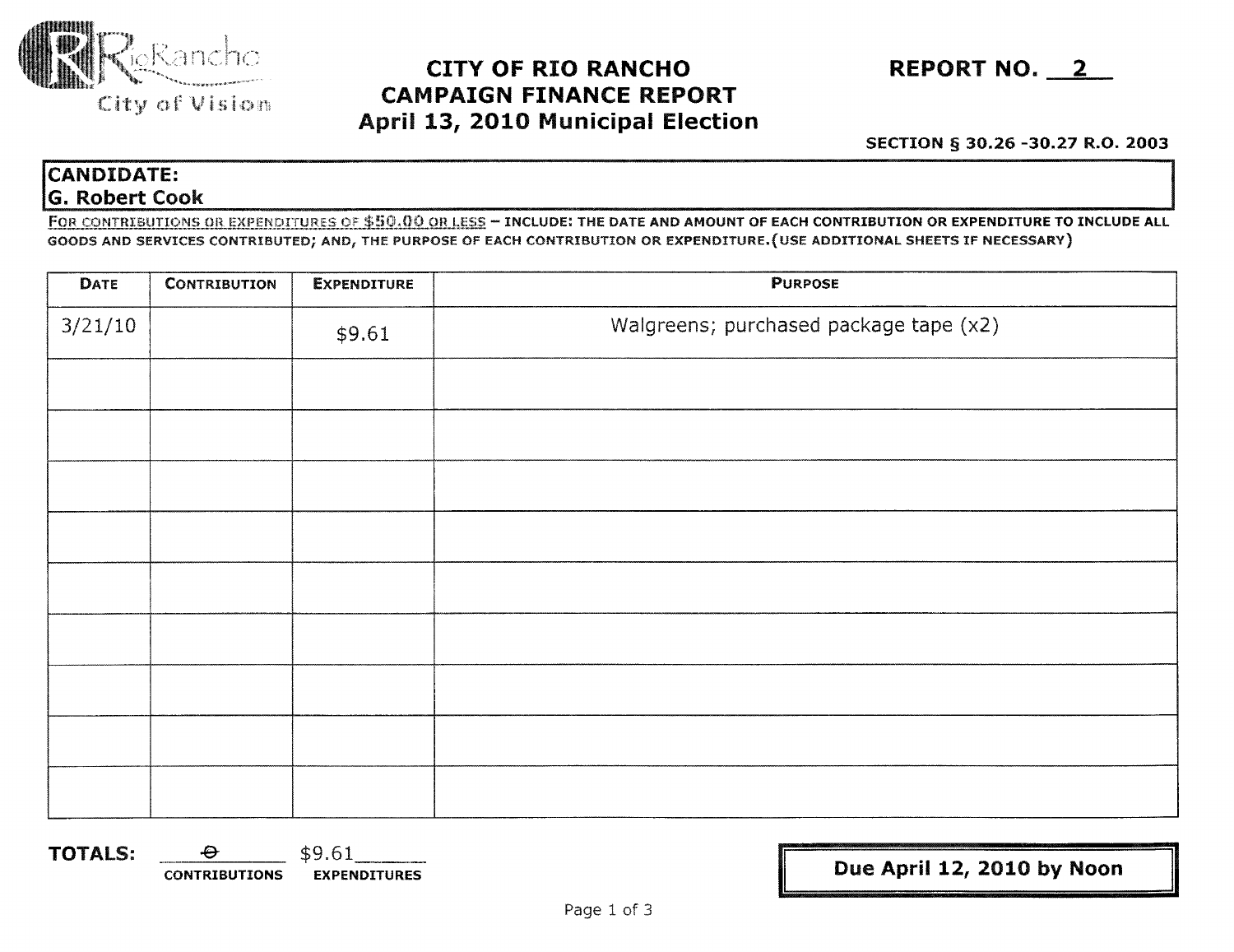

## **CITY OF RIO RANCHO REPORT NO. 2 CAMPAIGN REPORT April 13,** 2010 **Municipal Election**

FOR CONTRIBUTIONS OR EXPENDITURES OF MORE THAN \$50.00 (CUMULATIVE) INCLUDE: THE NAME AND ADDRESS OF THE PERSON OR ENTITY FROM WHOM ANY CUMULATIVE CONTRIBUTION OR EXPENDITURE OF MORE THAN \$50.00 WAS RECEIVED OR MADE; THE DATE AND AMOUNT OF EACH CONTRIBUTION OR EXPENDITURE TO INCLUDE ALL GOODS AND SERVICES CONTRIBUTED; AND, THE PURPOSE OF EACH CONTRIBUTION OR EXPENDITURE.(USE ADDITIONAL SHEETS IF NECESSARY)

| <b>DATE</b> | <b>CONTRIBUTION</b> | <b>EXPENDITURE</b> | <b>NAME/ADDRESS</b>        | <b>PURPOSE</b>                         |  |
|-------------|---------------------|--------------------|----------------------------|----------------------------------------|--|
| 3/18        |                     |                    | Rio Rancho Printing        | Purchased business cards and sign tags |  |
|             |                     | \$144.54           | Rio Rancho, NM             |                                        |  |
| 3/26        |                     | \$80.00            | City of Rio Rancho         | Penalty for Late Expense Report        |  |
|             |                     |                    | Rio Rancho, NM             |                                        |  |
| 3/29        | \$100.00            |                    | Newton & Rayetta Martin    | Donation                               |  |
|             |                     |                    | 1005 Texas Ave Sweeny, TX  |                                        |  |
| 4/07        |                     | \$77.08            | Rio Rancho Observer, LLC   | Political Ad                           |  |
|             |                     |                    | Rio Rancho, NM             |                                        |  |
| 4/7         | \$325.21            |                    | <b>G Robert Cook</b>       | Donation                               |  |
|             |                     |                    | Rio Rancho, NM             |                                        |  |
| 4/7         |                     | \$325.21           | Albuquerque Publishing Co. | Political Ad                           |  |
|             |                     |                    | Albuquerque, NM            |                                        |  |
|             |                     |                    |                            |                                        |  |
|             |                     |                    |                            |                                        |  |
|             |                     |                    |                            |                                        |  |
|             |                     |                    |                            |                                        |  |
|             |                     |                    |                            |                                        |  |
|             |                     |                    |                            |                                        |  |
|             |                     |                    |                            |                                        |  |
|             |                     |                    |                            |                                        |  |

**TOTAL \$425.21\_\_ \$626.83\_<br>
CONTRIBUTION EXPENDITUR EXPENDITURES** 

Due April 12, **2010 by Noon**